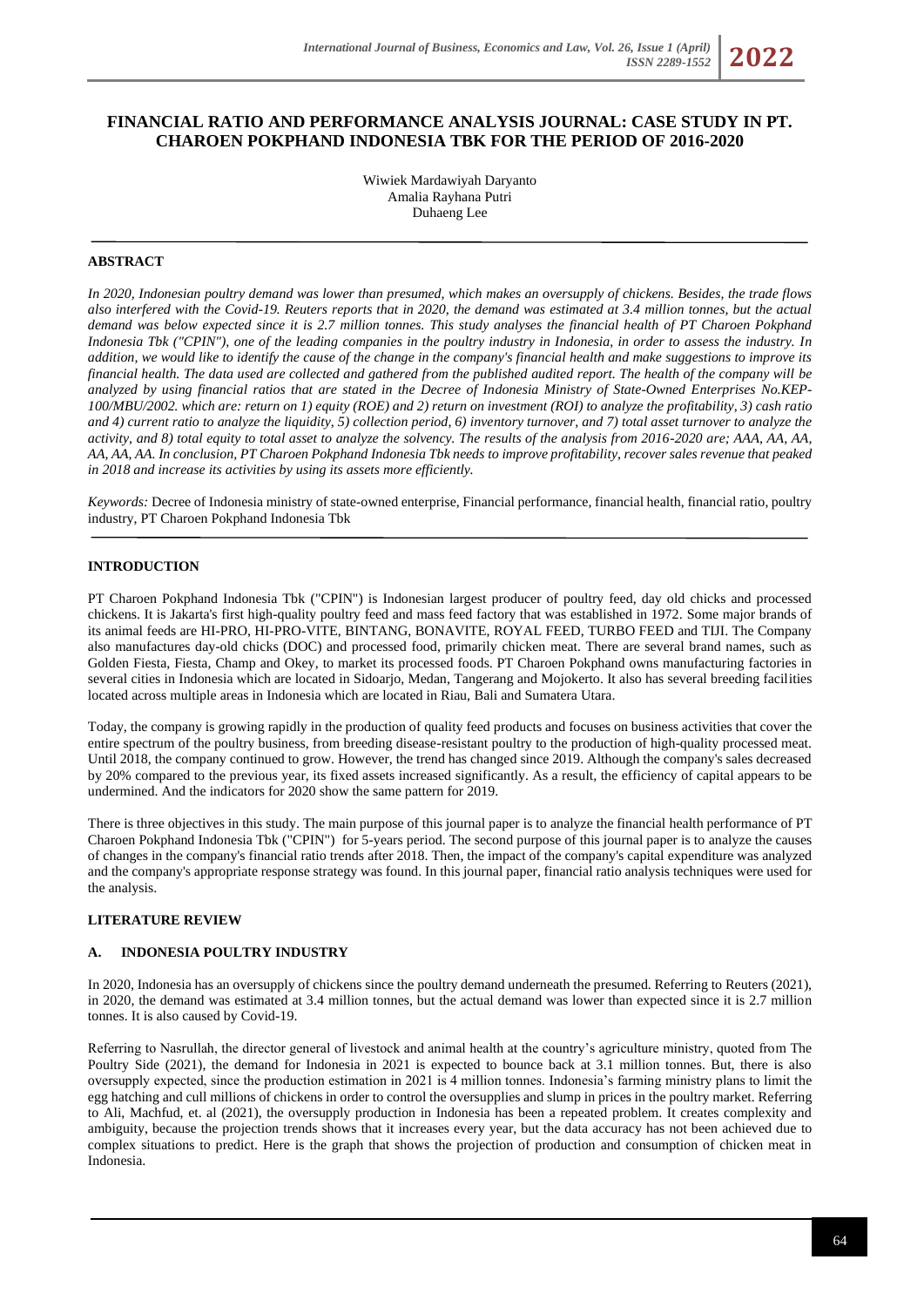





One of the challenges in the Indonesian poultry industry is volatility. Due to inelastic demand, seasonality, and production uncertainty, the markets are subject to unpredictable fluctuations and price volatility. To solve this problem, there is a policy that is published by the government in the circular letter from the Director-General of Livestock Farming and Animal Health (PKH Director- General) No. 09246/SE/PK.230/F/08/2020 to control the oversupply of day-old chicken supply and the Parent Stock in order to equilibrate the price of chicken.

# **B. PREVIOUS RESEARCH ON FINANCIAL PERFORMANCE**

According to Needles et al (1996), financial ratios are analyzed to discover the relationships between financial statements components. It can be used to control and improve companies' performance (Lucey, 1988). Financial ratios give a relative performance measure and underlying position of financial status of a company (Megaladevi, 2015). Profitability, liquidity, activity, solvency, and market values ratios are the key categories to analyze the financial (Tugas, 2012). Financial ratios Financial ratios could be used in many industries, proved by previous research that do the financial ratios in several industries, which are oil and gas, banking, cement, and construction industries (Tarawneh, 2006; Daryanto, 2017; Daryanto 2018; Brazer & Daryanto, 2019; Halkos & Salamouris, 2004; Lewellen, 2004). Nevertheless, only a few studies of financial performance to analyze the Indonesian poultry industry.

# **C. FINANCIAL RATIO AND PERFORMANCE ANALYSIS**

Based on the Decree of Ministry SOEs No. KEP-100/MBU/2002, enterprises were divided into two categories, infrastructure and non-infrastructure enterprises. As PT. Charoen Pokphand Indonesia TBK is a company in the poultry industry, PT. Charoen Pokphand TBK is listed as a non-infrastructure enterprise. There are several indicators to measure financial health performance of companies, listed in table 1.

|                       | <b>Table 1: Total Weighted Score</b> | <b>Table 2: Health Indicator</b> |  |                                 |            |                     |  |  |  |
|-----------------------|--------------------------------------|----------------------------------|--|---------------------------------|------------|---------------------|--|--|--|
| <b>Classification</b> | <b>Indicator</b>                     | Weight (Non<br>Infrastructure)   |  | <b>Company Health Indicator</b> |            |                     |  |  |  |
|                       |                                      |                                  |  | Category                        | Rating     | <b>Score</b>        |  |  |  |
| <b>Profitability</b>  | Return on Equity                     | 20                               |  | Healthy                         | AAA        | TS > 95             |  |  |  |
|                       | Return on Investment                 | 15                               |  | Healthy                         | AA         | $80 < TS \leq 95$   |  |  |  |
|                       | Cash Ratio                           |                                  |  | Healthy                         | A          | $65 < TS \leq 80$   |  |  |  |
| Liquidity             | Current Ratio                        |                                  |  | Less Healthy                    | <b>BBB</b> | $50 <$ TS $\leq 65$ |  |  |  |
| <b>Activity</b>       | <b>Collection Period</b>             |                                  |  | Less Healthy                    | <b>BB</b>  | $40 < TS \leq 50$   |  |  |  |
|                       | <b>Inventory Turnover</b>            |                                  |  | Less Healthy                    | B          | $30 < TS \leq 40$   |  |  |  |
|                       | <b>Total Asset Turnover</b>          |                                  |  | Unhealthy                       | CCC        | $20 < TS \leq 30$   |  |  |  |
| <b>Solvency</b>       | <b>Total Equity to Asset Ratio</b>   | 10                               |  | Unhealthy                       | <b>CC</b>  | $10 < TS \leq 20$   |  |  |  |
|                       | <b>Total Weight</b>                  | 70                               |  | Unhealthy                       | C          | TS < 10             |  |  |  |

Source: The Ministry of SOEs Decree No. KEP-100/MBU/2002

From all the indicators, the score will be calculated into weight by dividing the score and total weight times 100 and the weight will be accumulated in order to determine the companies' financial health. Each indicator has its maximum score as it is shown in table x. Companies' health indicators are divided into three categories, which are healthy, with rating of AAA, AA, and A, less healthy, with rating of BBB, BB, B, and unhealthy, with rating of CCC, CC, C. The score range of each category will be shown in table 2.

# **a. Profitability Ratio**

Profitability ratios are financial metrics that are used to measure and evaluate companies' ability to generate income relative to revenue during a period of time and how well a company utilises its assets to produce profit. Profitability ratios can be evaluated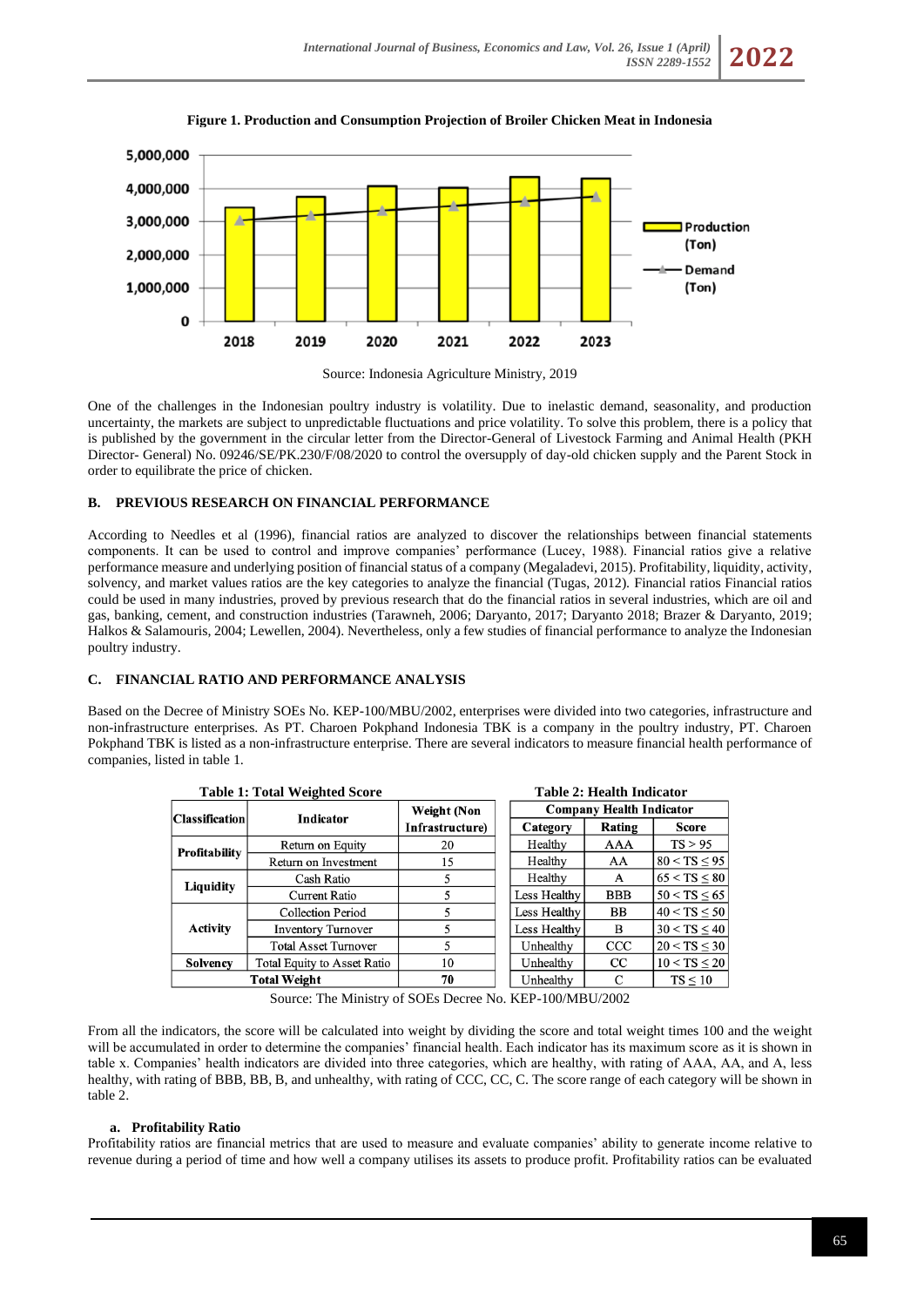using Return of Equity (ROE) and Return on Investment (ROI). ROE used to measure the ability of a company to generate income from the funds invested by the shareholders through retained earnings. Hereby the formula to measure ROE:

Return on Equity (ROE) = 
$$
\frac{After Tax Income}{Sharcholders' Equity} x 100\%
$$

Return on Investment (ROI) used to assess and analyse the profitability or an investment's efficiency. ROI can be measured the formula below:

Return on Investment (ROI) = 
$$
\frac{Earning\ before\ Interest\ Tax+Depreciation}{Capital\ Emploved} \times 100\%
$$

Then, both of the ratios will be assessed by using an assessment score which refers to the Decree of Ministry SOEs No. KEP-100/MBU/2002 that shown on tables 3 and 4.

| <b>Table 3: Assessment Score for ROE</b> | <b>Table 4: Assessment Score for ROI</b> |
|------------------------------------------|------------------------------------------|
|                                          |                                          |

| <b>Return on Equity (%)</b> | <b>Score</b> |
|-----------------------------|--------------|
| 15 < ROE                    | 20           |
| $13 < ROE \le 15$           | 18           |
| 11 < ROE < 13               | 16           |
| $9 < ROE \leq 11$           | 14           |
| $7.9 <$ ROE $\leq 9$        | 12           |
| $6,6 <$ ROE $\leq 7,9$      | 10           |
| $5.3 <$ ROE $\leq 6.6$      | 8,5          |
| $4 <$ ROE $\leq 5.3$        | 7            |
| $2.5 < ROE \leq 4$          | 5,5          |
| $1 <$ ROE $\leq 2.5$        | 4            |
| $0 < ROE \leq 1$            | 2            |
| ROE < 0                     | 0            |

| <b>Table 4: Assessment Score for ROI</b> |              |
|------------------------------------------|--------------|
| Return on Investment (%)                 | <b>Score</b> |
| $18 <$ ROI                               | 15           |
| $15 < ROI \leq 18$                       | 13,5         |
| $13 <$ ROI $\leq 15$                     | 12           |
| $12 <$ ROI $\leq 13$                     | 10,5         |
| $10,5 <$ ROI $\leq 12$                   | 9            |
| $9 <$ ROI $\leq 10.5$                    | 7,5          |
| $7 <$ ROI $\leq 9$                       | 6            |
| $5 <$ ROI $\leq 7$                       | 5            |
| $3 <$ ROI $\leq 5$                       | 4            |
| $1 <$ ROI $\leq$ 3                       | 3            |
| $0 <$ ROI $\leq 1$                       | 2            |
| ROI < 0                                  |              |

Source: The Ministry of SOEs Decree No. KEP-100/MBU/2002

### **b. Liquidity Ratio**

Liquidity ratio is a class of financial metric used to measure companies' ability to pay its short-term debts obligation without raising capital. Referring to the Decree of Ministry SOEs No. KEP-100/MBU/2002, there are two types to measure liquidity ratio, which are cash ratio and current ratio. Cash ratio used to measure companies' ability to pay its short-term debt. If the cash ratio equals to 1, it shows that the cash and debt amount is the same. It can be calculated by this formula:

> Cash Ratio =  $\frac{Cash + Cash \; Equivalents + Short \; Term \; Securities}{Cumont \; Listi/its}$  x 100% Current Liability

Current ratio used to measure companies' ability to pay its current debt with its current assets (Gibson, 2009). It can be calculated by this formula:

$$
Current Ratio = \frac{Current Asset}{Current Liability} x 100\%
$$

After calculating both of the ratios, it can be assessed by using this assessment score shown in the table 5 and 6.

| <b>Table 5: Assessment Score of Cash Ratio</b> |       |  |  |  |  |  |  |
|------------------------------------------------|-------|--|--|--|--|--|--|
| Cash Ratio $(\%)$                              | Score |  |  |  |  |  |  |
| Cash Ratio $\geq 35$                           |       |  |  |  |  |  |  |
| $25 \leq$ Cash Ratio $\leq 35$                 |       |  |  |  |  |  |  |
| $15 \leq$ Cash Ratio $\leq 25$                 |       |  |  |  |  |  |  |
| $10 \leq$ Cash Ratio $\leq 15$                 | 2     |  |  |  |  |  |  |
| $5 \leq$ Cash Ratio $\leq 10$                  |       |  |  |  |  |  |  |
| $0 \leq$ Cash Ratio $\leq 5$                   |       |  |  |  |  |  |  |
|                                                |       |  |  |  |  |  |  |

#### **Table 6: Assessment Score of Current Ratio**

| Current Ratio (%)                   | Score |
|-------------------------------------|-------|
| $125 \leq$ Current Ratio            |       |
| $110 \leq$ Current Ratio $\leq 125$ |       |
| $100 \leq$ Current Ratio $< 110$    |       |
| $95 \le$ Current Ratio $\le 100$    | 2     |
| $90 \le$ Current Ratio $< 95$       |       |
| Current Ratio < 90                  |       |

Source: The Ministry of SOEs Decree No. KEP-100/MBU/2002

#### **c. Activity Ratio**

Activity ratio is a class of financial metric used to evaluate companies' efficiency in leveraging the assets to generate revenue and cash. Activity ratios are evaluated using collection period, inventory turnover, and total asset turnover. A collection period is the number of days required to collect receivables from customers in terms of day (Anthony et al, 2011). Inventory turnover used to evaluate how fast merchandise inventory flows through a business. Total asset turnover used to evaluate the effectiveness of a company in using their assets to generate sales. All of this ratios can be calculated by this formula:

Collection Period (CP) =  $\frac{Trace\text{ Receivable}}{\text{Revenue}} x 365$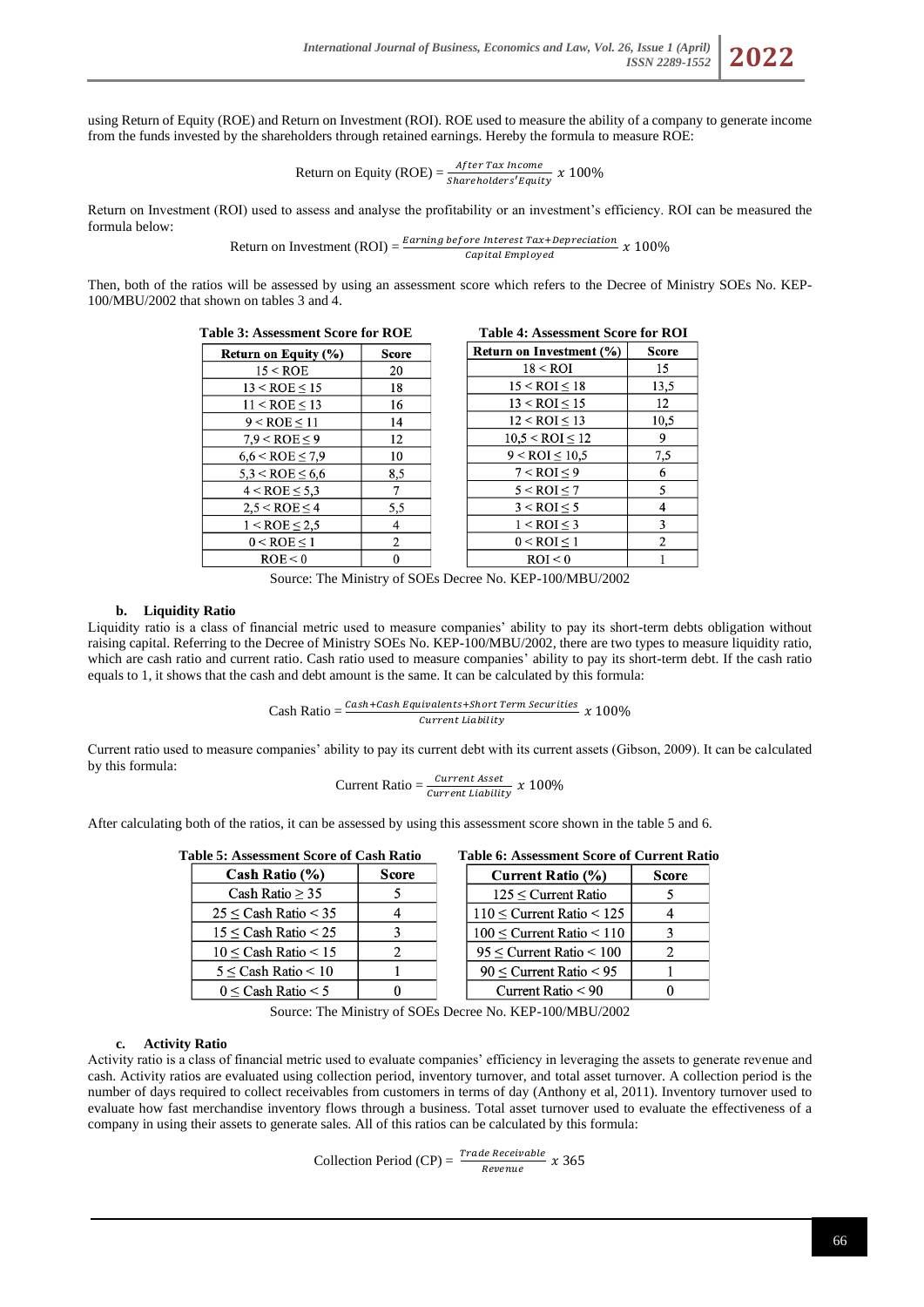Inventory Turnover (ITO) =  $\frac{Inventory}{Revenue} x 365$ 

Total Asset Turnover (TATO) = 
$$
\frac{Revenue}{Capital\,Employee} \times 100\%
$$

After being calculated, the ratios are assessed using the assessment score in table 7,8, and 9.

|                                    | <b>Table 7: Assessment Score of CP</b> |          |  | <b>Table 8: Assessment Score of ITO</b> |                      |              |  |
|------------------------------------|----------------------------------------|----------|--|-----------------------------------------|----------------------|--------------|--|
| <b>Collection Period</b><br>(days) | Adjustment<br>(days)                   | Score    |  | Inventory<br>Turnover (days)            |                      | <b>Score</b> |  |
| CP < 60                            | CP > 35                                | 5        |  | $ITO \leq 60$                           | $35 <$ ITO           | 5            |  |
| 60 < CP < 90                       | 30 < CP < 35                           | 4,5      |  | $60 <$ ITO $< 90$                       | $30 <$ ITO $\leq 35$ | 4,5          |  |
| $90 < CP \leq 120$                 | 25 < CP < 30                           | 4        |  | $90 <$ ITO $< 120$                      | $25 <$ ITO $<$ 30    | 4            |  |
| $120 < CP \le 150$                 | $20 < CP \leq 25$                      | 3,5      |  | $120 <$ ITO $< 150$                     | $20 <$ ITO $\leq 25$ | 3,5          |  |
| $150 < CP \le 180$                 | $15 < CP \leq 20$                      | 3        |  | $150 <$ ITO $< 180$                     | $15 <$ ITO $\leq 20$ | 3            |  |
| $180 < CP \leq 210$                | $10 < CP \le 15$                       | 2,4      |  | $180 <$ ITO $\leq 210$                  | $10 <$ ITO $\leq 15$ | 2,4          |  |
| 210 < CP < 240                     | 6 < CP < 10                            | 1,8      |  | $210 <$ ITO $\leq 240$                  | $6 <$ ITO $\leq 10$  | 1,8          |  |
| $240 < CP \leq 270$                | $3 < CP \le 6$                         | 1,2      |  | $240 <$ ITO $\leq$ 270                  | $3 <$ ITO $< 6$      | 1,2          |  |
| $270 < CP \leq 300$                | $1 < CP \leq 3$                        | 0,6      |  | $270 <$ ITO $<$ 300                     | $1 <$ ITO $<$ 3      | 0,6          |  |
| 300 < CP                           | $0 < CP \leq 1$                        | $\bf{0}$ |  | $300 <$ ITO                             | $0 < ITO \leq 1$     | $\bf{0}$     |  |

Source: The Ministry of SOEs Decree No. KEP-100/MBU/2002

| <b>Total Asset</b><br><b>Turnover (days)</b> | Adjustment<br>(days) | Score |  |  |
|----------------------------------------------|----------------------|-------|--|--|
| TATO > 120                                   | TATO > 20            | 5     |  |  |
| $105 < TATO \leq 120$                        | $15 < TATO \leq 20$  | 4,5   |  |  |
| $90 < TATO \leq 105$                         | $10 < TATO \leq 15$  |       |  |  |
| $75 < TATO \leq 90$                          | $5 < TATO \leq 10$   | 3,5   |  |  |
| $60 < TATO \le 75$                           | $0 < TATO \leq 5$    | 3     |  |  |
| $40 < TATO \leq 60$                          | $TATO \leq 0$        | 2,5   |  |  |
| $20 < TATO \leq 40$                          | TATO < 0             | 2     |  |  |
| $TATO \leq 20$                               | TATO < 0             | 1,5   |  |  |

|  | Table 9: Assessment Score of TATO |  |
|--|-----------------------------------|--|
|--|-----------------------------------|--|

Source: The Ministry of SOEs Decree No. KEP-100/MBU/2002

### **d. Solvency Ratio**

A solvency ratio is a financial metric used to measure companies' ability to pay the long-term debt obligations. It indicates if the company's cash flow is adequate to meet its long-term debt liabilities. It can be calculated by this formula:

Equity to Asset Ratio (ETA) = 
$$
\frac{Total \; Equity}{Total \; Asset} \; x \; 100\%
$$

Then, the ratios were analyzed by using this assessment score.

| <b>Table 10: Assessment Score of ETA</b> |       |
|------------------------------------------|-------|
| Equity to Asset (%)                      | Score |
| ETA < 0                                  | 0     |
| $0 \leq$ ETA $< 10$                      | 4     |
| $10 \leq ETA \leq 20$                    | 6     |
| $20 \leq$ ETA $<$ 30                     | 7,25  |
| $30 \leq ETA < 40$                       | 10    |
| $40 \leq ETA \leq 50$                    | 9     |
| $50 \leq ETA \leq 60$                    | 8,5   |
| $60 \leq ETA \leq 70$                    | 8     |
| $70 \leq ETA \leq 80$                    | 7,5   |
| $80 \leq$ ETA $< 90$                     |       |
| $90 \leq$ ETA $< 100$                    | 6,5   |

Source: The Ministry of SOEs Decree No. KEP-100/MBU/2002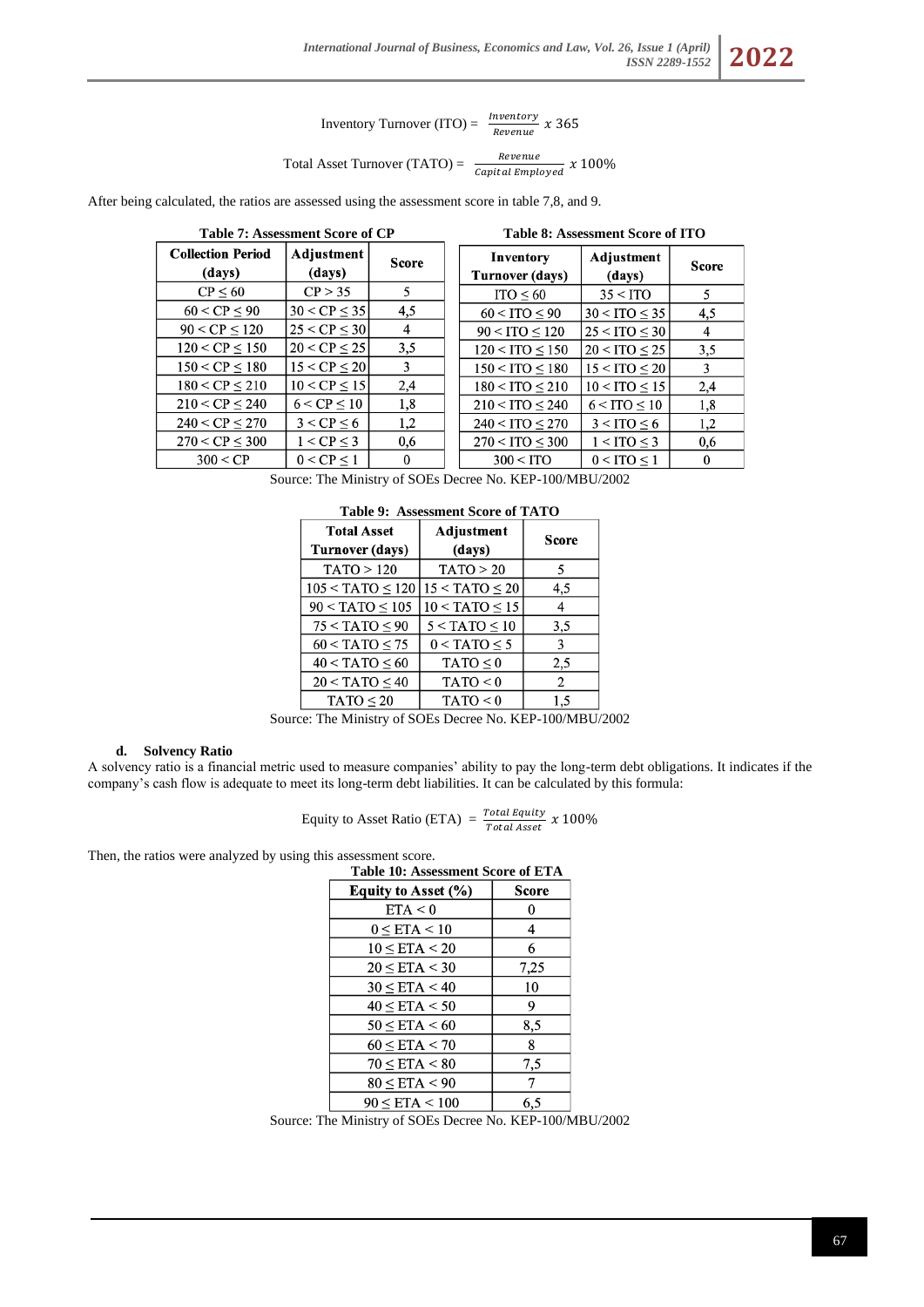### **RESEARCH METHOD**

A company must maintain its financial health in order to sustain. The objective of this research is to assess financial performance by using ratio analysis. Ratio analysis can be used to analyze companies' profitability, solvency, and liquidity. This research will analyze PT. Charoen Pokphand financial ratios for the period of 2016 to 2020. All of the variables used to analyze the financial performance is referring to the Decree of Ministry SOEs No. KEP-100/MBU/2002. The data were all collected from PT. Charoen Pokphand Annual Report between 2016 and 2020. Referring to The Ministry of State Owned Enterprise Decree No. KEP-100/MBU/2002, PT. Charoen Pokphand is listed as a non-infrastructure company, so the score indicators will be referred to the non-infrastructure category. The ratio analysis is divided into four categories, which are profitability analysis, liquidity analysis, activity analysis, and solvency analysis. Then, all the ratio analysis scores will be accumulated into a total weight that determines the company's financial health. Financial health is divided into three levels, which are healthy (AAA, AA, A), less healthy (BBB, BB, B), and unhealthy (CCC, CC, C) which the scores are stated in table 2.

# **RESULTS AND DISCUSSIONS**

### **A. PROFITABILITY RATIO ANALYSIS**

Figure 2 illustrates the profitability of PT. Charoen Pokphand Indonesia TBK. The company's gross margin and profit margin have continued to rise over the past four years. As shown in the figure 1, PT. Charoen Pokphand Indonesia TBK has a good profitability ratio. The minimum standard from the Decree to get the best score is 15% for ROE and 18% for ROI. The ROE and ROI of PT Charoen Pokphand is above the standard for the five years. Therefore, the profitability trend are declining after 2018. This is because sales have declined. If sales continue to fall, it will not be able to secure sustained profitability. The highest ROE of PT Charoen Pokphand is 34,04% in 2018 and the lowest is 23,03% in 2020. For the ROI, the highest ratio is also in 2018 at 23,07% and the lowest is 15,90% in 2016. The company needs to increase sales in the future.



#### **Figure 2. Profitability Trend of PT. Charoen Pokphand in 2016-2020**

### **B. LIQUIDITY RATIO ANALYSIS**

Figure 3 illustrates the liquidity of PT. Charoen Pokphand Indonesia TBK. Liquidity is the companies' ability to pay its short-term debts in a well-timed manner. As shown in the figure, PT. Charoen Pokphand Indonesia TBK has a good liquidity ratio. The company has no problem meeting its short-term debt as its Current Ratio is consistently above 200%. As the cash ratio is also maintained at 50%, the company's cash flow is not considered to be a problem. Nevertheless, liquidity has been somewhat lower since peaking in 2018, so it is necessary to check whether liquidity has turned into a continuous downward trend.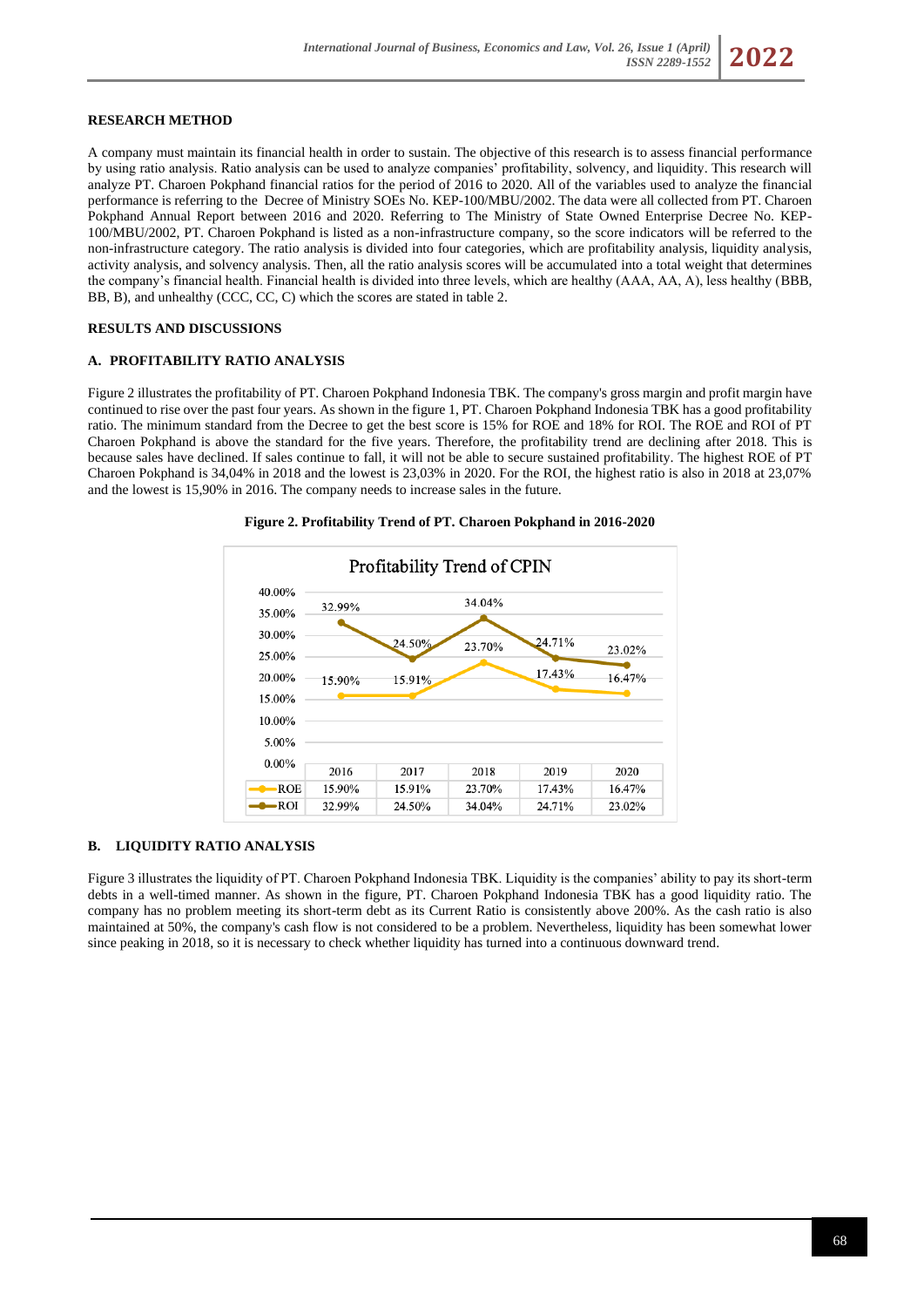

**Figure 3. Liquidity Ratio Trend of PT. Charoen Pokphand in 2016-2020**

# **C. ACTIVITY RATIO ANALYSIS**

Figure 4 and 5 illustrates the activity ratio of PT. Charoen Pokphand Indonesia TBK. Activity ratio is the ability of a company in leveraging the asset to generate revenue. Figure 4 shows the Collection Period and Inventory Turnover which is in the number of days. It indicates a relatively stable trend from 2016 until 2020 with the maximum deviation is around 9.74 days for the Collection Period and 10.22 days for Inventory Turnover. After 2018, PT. Charoen Pokphand's Collection Period is increasing and experienced the highest Collection Period in 2019 which is 49.91 days. For the Inventory Turnover, it keeps having a lower ratio than 2016 and experienced the lowest ratio in 2018 which is 11.88 days.

**Figure 4. Collection Period and Inventory Turnover Trend of PT. Charoen Pokphand in 2016-2020**



Figure 5 shows the Total Asset Turnover for PT Charoen Pokphand. Since 2017, the ratio of Total Asset Turnover keeps getting lower. It experienced the lowest Total Asset Turnover in 2020 which is 182%. The main reason is that the company has invested in new production facilities(fixed assets) and its total assets have continued to increase, but its sales have declined after peaking in 2018.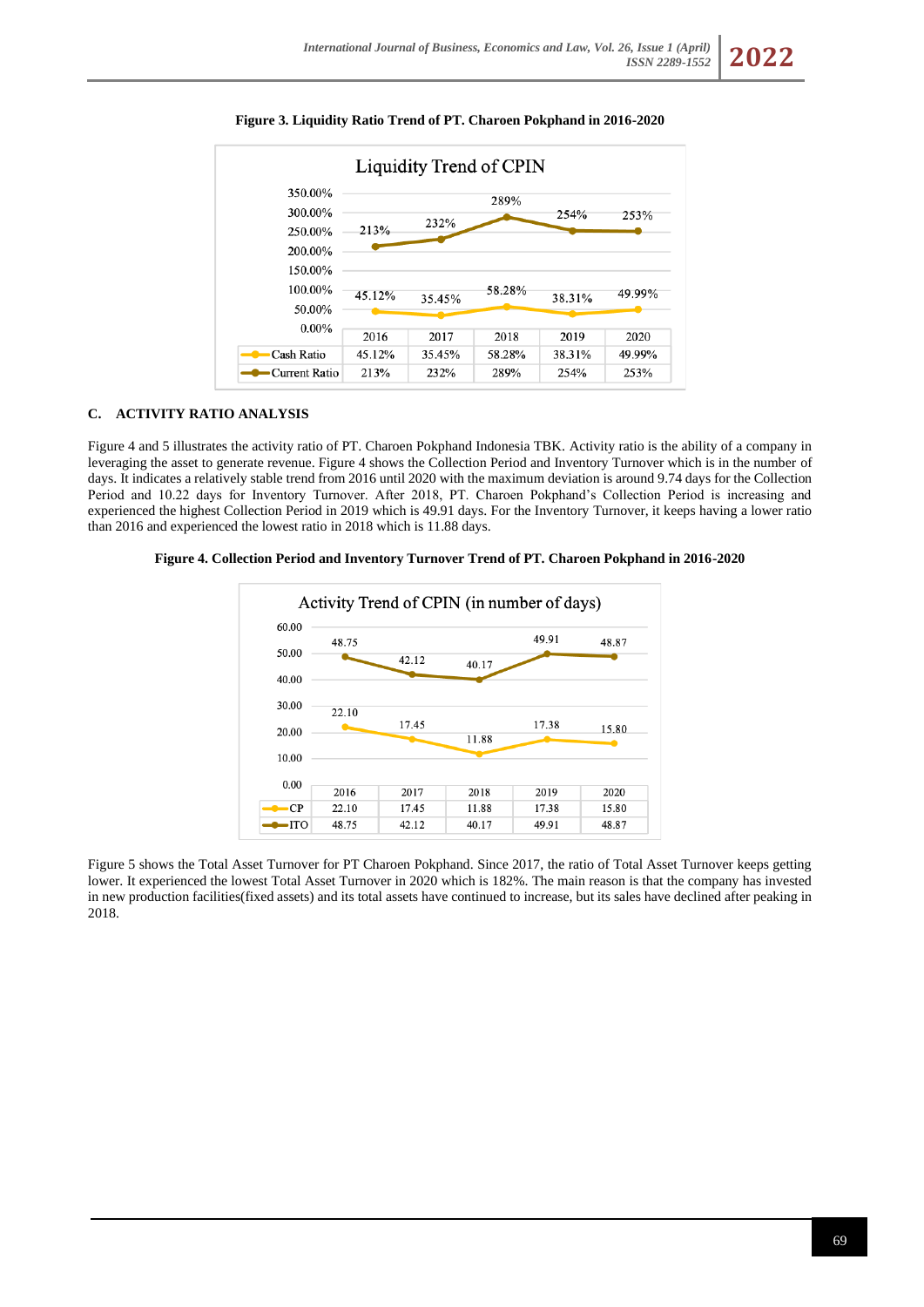

# **Figure 5. Total Asset Turnover Trend of PT. Charoen Pokphand in 2016-2020**

# **D. SOLVENCY RATIO ANALYSIS**

Figure 6 illustrates the solvency of PT. Charoen Pokphand Indonesia TBK. Solvency is companies' ability to pay all its obligations in a well-timed manner, or companies' ability to pay off all its long-term debts in a well-timed manner. From figure 5, it shows that Equity to Asset ratios are continuously increasing from 2016 to 2020 (51.16%, 52.18%, 69.73%, 71.78%, 74.94% respectively). It has the highest ratio in 2020 which is 74.94%.



**Figure 6.** Solvency Ratio Trend of PT. Charoen Pokphand in 2016-2020

### **E. VALIDATION TESTING**

Table 11 illustrates the financial assessment of PT. Charoen Pokphand. From 2016 until 2020, it can be concluded that PT. Charoen Pokphand is categorized as a health company, even though the health level experienced a decrease from AAA in 2016 to AA in 2017 until 2020. It has the highest total weight of 95.71 in 2016 and stable weights of around 93.57 in 2019 and 2020.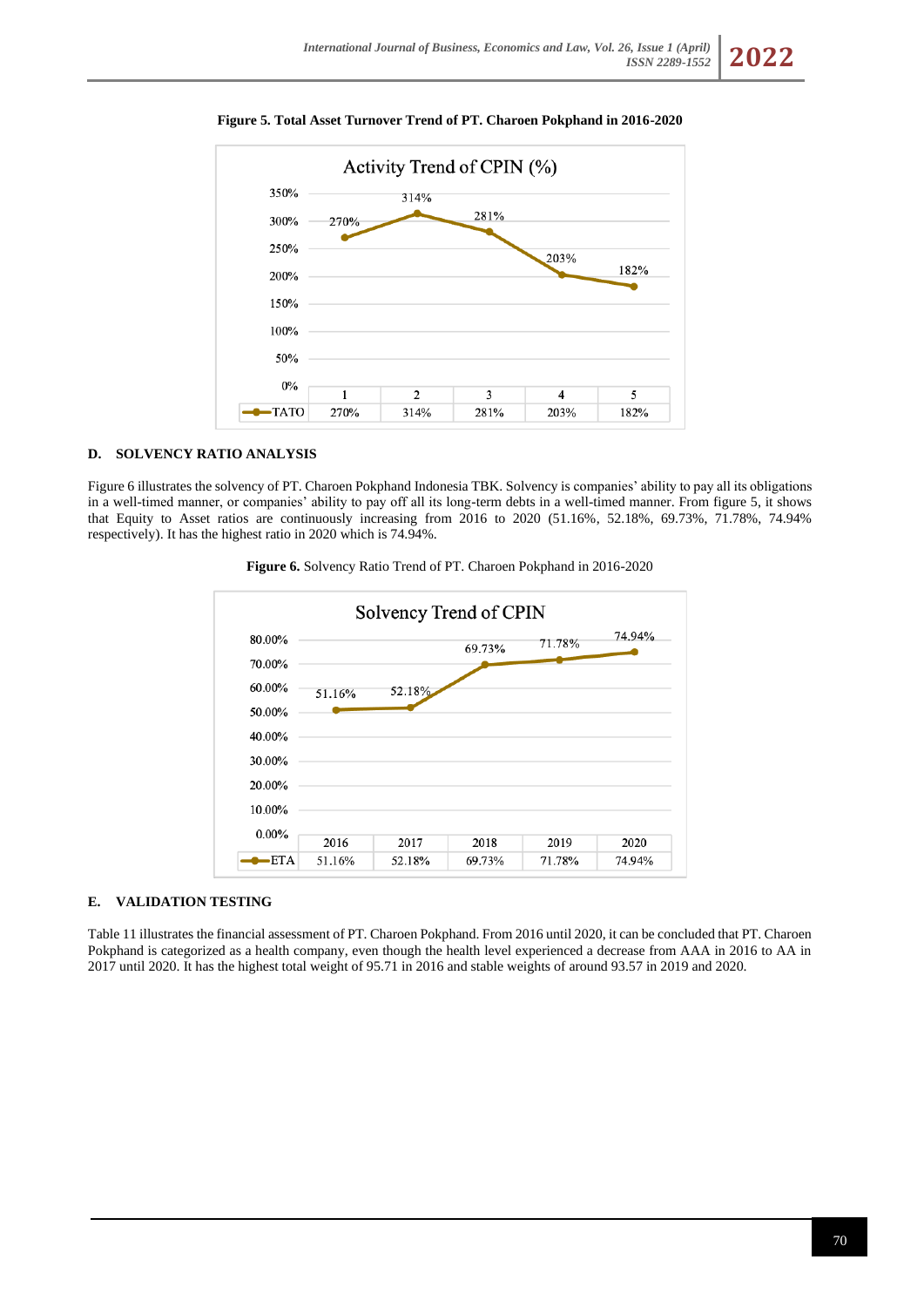| <b>Indicators</b>   |                                        | 2016           |              | 2017           |              | 2018           |       | 2019           |              | 2020           |              |
|---------------------|----------------------------------------|----------------|--------------|----------------|--------------|----------------|-------|----------------|--------------|----------------|--------------|
|                     |                                        | Ratio          | <b>Score</b> | Ratio          | <b>Score</b> | Ratio          | Score | Ratio          | <b>Score</b> | Ratio          | <b>Score</b> |
| Profitability       | Return on Equity<br>$(\%)$             | 15.9           | 20           | 15.9           | 20           | 23.7           | 20    | 17.43          | 20           | 16.47          | 20           |
| Ratio               | Return on<br>Investment $(\%)$         | 32.99          | 15           | 24.5           | 15           | 34.04          | 15    | 24.71          | 15           | 23.02          | 15           |
| Liquidity           | Cash Ratio (%)                         | 45.12          | 5            | 35.45          | 5            | 58.28          | 5     | 38.31          | 5            | 49.99          | 5            |
| Ratio               | Current Ratio (%)                      | 213            | 5            | 232            | 5            | 289            | 5     | 254            | 5            | 253            | 5            |
| Activity<br>Ratio   | Collection Period<br>(Days)            | 22.1           | 3.5          | 17.45          | 3            | 11.88          | 2.4   | 17.38          | 3            | 15.8           | 3            |
|                     | Inventory Turn<br>Over (Days)          | 48.75          | 5            | 42.12          | 5            | 40.17          | 5     | 49.91          | 5            | 48.87          | 5            |
|                     | <b>Total Asset</b><br>Turnover $(\%)$  | 270            | 5            | 314            | 5            | 281            | 5     | 203            | 5            | 182            | 5            |
| Solvency<br>Ratio   | <b>Equity to Asset</b><br>Ratio $(\%)$ | 51.16          | 8.5          | 52.18          | 8.5          | 69.73          | 8     | 71.78          | 7.5          | 74.94          | 7.5          |
| <b>Total Score</b>  |                                        |                | 67           |                | 66.5         |                | 65.4  |                | 65.5         |                | 65.5         |
| <b>Total Weight</b> |                                        |                | 95.71        |                | 95.00        |                | 93.43 |                | 93.57        |                | 93.57        |
| <b>Health Level</b> |                                        |                | AAA          |                | AA           |                | AA    |                | AA           |                | AA           |
| <b>Status</b>       |                                        | <b>Healthy</b> |              | <b>Healthy</b> |              | <b>Healthy</b> |       | <b>Healthy</b> |              | <b>Healthy</b> |              |

# **Table 11: Test Result for the Period**

# **CONCLUSION**

# **A. LIMITATION**

To analyze the financial health of poultry industry companies, this study uses the Decree of State Owned Enterprise No. KEP-100/MBU/2002. Decree of State Owned Enterprises (SOEs) No.KEP-100/MBU/2002 are commonly used to analyze the financial health of SOEs. However, the companies analyzed in this journal are private companies. Nevertheless, in this journal, the Decree of State Owned Enterprises (SOEs) No.KEP-100/MBU/2002 was used for the purpose of objectively grasping the financial performance and soundness of a company.

#### **B. CONCLUSION AND RECOMMENDATION**

The goal of the first problem which this study conducts is to answer regarding the financial health of PT Charoen Pokphand Indonesia Tbk by using the Decree of State Owned Enterprise (SOEs) No.KEP-100/MBU/2002. It can be concluded that PT Charoen Pokphand Indonesia Tbk remained in good financial health for the period from 2016 to 2020. 2016 is the healthiest year for AAA and continues to be classified as AA since 2017. Looking in detail, the profitability ratio and liquidity ratio were the best in 2018, and the activity ratio and the solvency ratio were the best in 2016.

The second goal is to identify the reasons for the somewhat lower financial performance of the company in 2019 and 2020. The company continues its growth with increasing sales and profits until 2018, after which it declines. In particular, ratios such as ROI and Total Asset Turnover have declined significantly. This is because, although new investments were made in production facilities, sales declined due to market oversupply and the effects of the pandemic. Similarly, we can see that the company has increased its total assets as a result of new investments, but its sales have decreased and thus its assets are not being used efficiently.

The last goal is to make an effective offer to the company in situations like this. The company is one of the market leaders in the poultry industry in Indonesia. It has excellent financial health and has a strong position in the market. Nevertheless, an oversupply in the poultry market and the threat of a pandemic could put the company in a difficult position. In this situation, active investment activities can be somewhat risky. In a market where supply exceeds demand, increasing production facilities increases fixed costs and reduces capital efficiency. Therefore, the company should not make any further large-scale investments. At the same time, the company needs to be prepared to have more flexibility in adjusting production to meet demand.

It is necessary to manage fixed costs and optimize the production process. The company should look at individual processes within a plant, measure their performance, and then try to make those processes more efficient. Energy consumption must also be reduced. As costs increase and the scrutiny of a company's carbon footprint increases, energy needs to be used as efficiently as possible. In addition, the company must thoroughly manage hygiene and promote accident prevention and productivity improvement through employee training.

This study provided additional insights into the Indonesian poultry industry. PT Charoen Pokphand Indonesia Tbk is a market leader in the poultry industry in Indonesia. And it is an excellent company for financial health. Nevertheless, most financial ratios